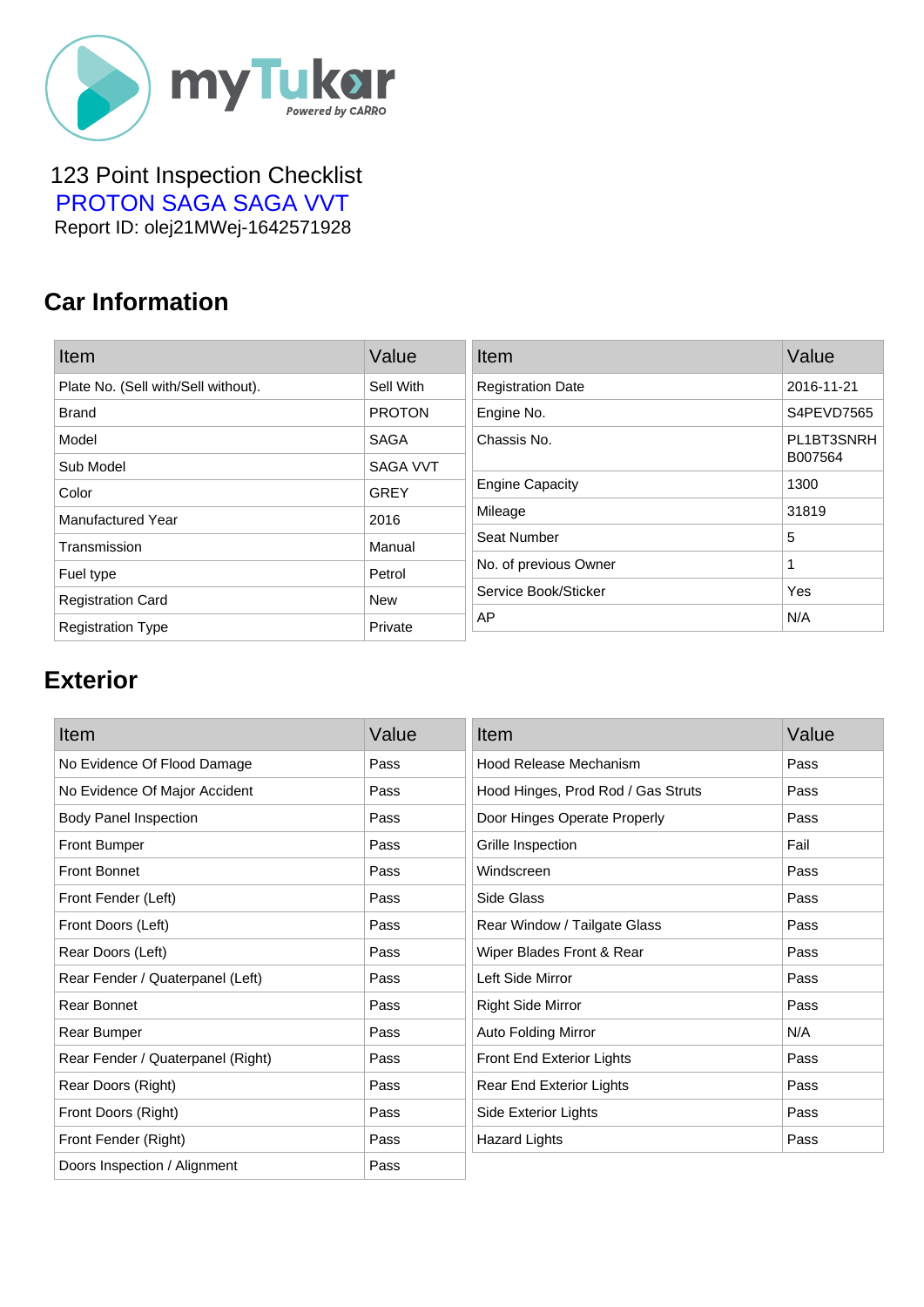## **Interior**

| Item                                 | Value | Item                                         | Value |
|--------------------------------------|-------|----------------------------------------------|-------|
| Airbags                              | 2     | Sun Visors, Vanity Mirror & Light            | Pass  |
| Safety Belts                         | Pass  | Dashboard                                    | Pass  |
| Radio / Cassette / Cd/Dvd Player     | Pass  | Dashboard Drawer                             | Pass  |
| Antenna                              | Pass  | <b>Interior Carpet</b>                       | Pass  |
| Alarm / Theft Deterrent System       | Pass  | <b>Floor Mats</b>                            | Pass  |
| <b>Speakers</b>                      | Pass  | Door Trim & Door Panels                      | Pass  |
| Reverse Camera                       | N/A   | Headlining                                   | Pass  |
| Air Conditioning System              | Pass  | <b>Front Seat</b>                            | Pass  |
| Air Conditioning Switch Panel        | Pass  | <b>Rear Seat</b>                             | Pass  |
| Center Armrest / Console             | Pass  | Seat & Head Restraint Adjustment             | Pass  |
| <b>Front Aircon Vents</b>            | Pass  | <b>Folding Seats</b>                         | Pass  |
| <b>Rear Aircon Vents</b>             | N/A   | <b>Heated Seats</b>                          | N/A   |
| Clock                                | Pass  | <b>Cooled Seats</b>                          | N/A   |
| Tilt / Telescopic Steering Wheel     | N/A   | Sunroof / Moonroof                           | N/A   |
| <b>Steering Wheel Controls</b>       | N/A   | Convertible Top                              | N/A   |
| <b>Steering Wheel Condition</b>      | Pass  | Door Handles                                 | Pass  |
| Horn                                 | Pass  | Push Start Button System                     | Pass  |
| Indicator Light                      | Pass  | <b>Central Locking System</b>                | Pass  |
| <b>Warning Light</b>                 | Pass  | <b>Power Window Controls</b>                 | Pass  |
| <b>Tripmeter And Odometer</b>        | Pass  | <b>Remote Boot Release</b>                   | N/A   |
| Windscreen Wipers Switch             | Pass  | Fuel Cap Release                             | Pass  |
| Rear Window Wiper Switch             | N/A   | Luggage Compartment Trim & Cargo Net         | Pass  |
| <b>Paddle Shifters</b>               | N/A   | Luggage Compartment Light                    | Pass  |
| Interior Courtesy, Dome & Map Lights | Pass  | Luggage Board                                | Pass  |
| <b>Outside Rear View Mirrors</b>     | N/A   | Parcel Shelf / Speaker Board / Tonneau Cover | Pass  |
| Ashtrays                             | Pass  | Jack & Tool Kit                              | Pass  |
| Gear Knob                            | Pass  | Spare Tyre                                   | Pass  |
| Handbrake / Footbrake Lever          | Pass  |                                              |       |

# **Underbody**

| Item                  | Value | Item                             | Value |
|-----------------------|-------|----------------------------------|-------|
| <b>Exhaust System</b> | Pass  | Wheel Covers & Center Caps       | Pass  |
| 4X4 Operation         | N/A   | Rack And Pinion, Linkage & Boots | Pass  |
| Front Tyre (Left)     | Pass  | Control Arms & Ball Joints       | Pass  |
| Rear Tyre (Left)      | Pass  | Tie Rods & Idler Arm             | Pass  |
| Front Tyre (Right)    | Pass  | Sway Bars, Links & Bushings      | Pass  |
| Rear Tyre (Right)     | Pass  | Wheel Alignment                  | Pass  |
| <b>Rims</b>           | Fail  |                                  |       |